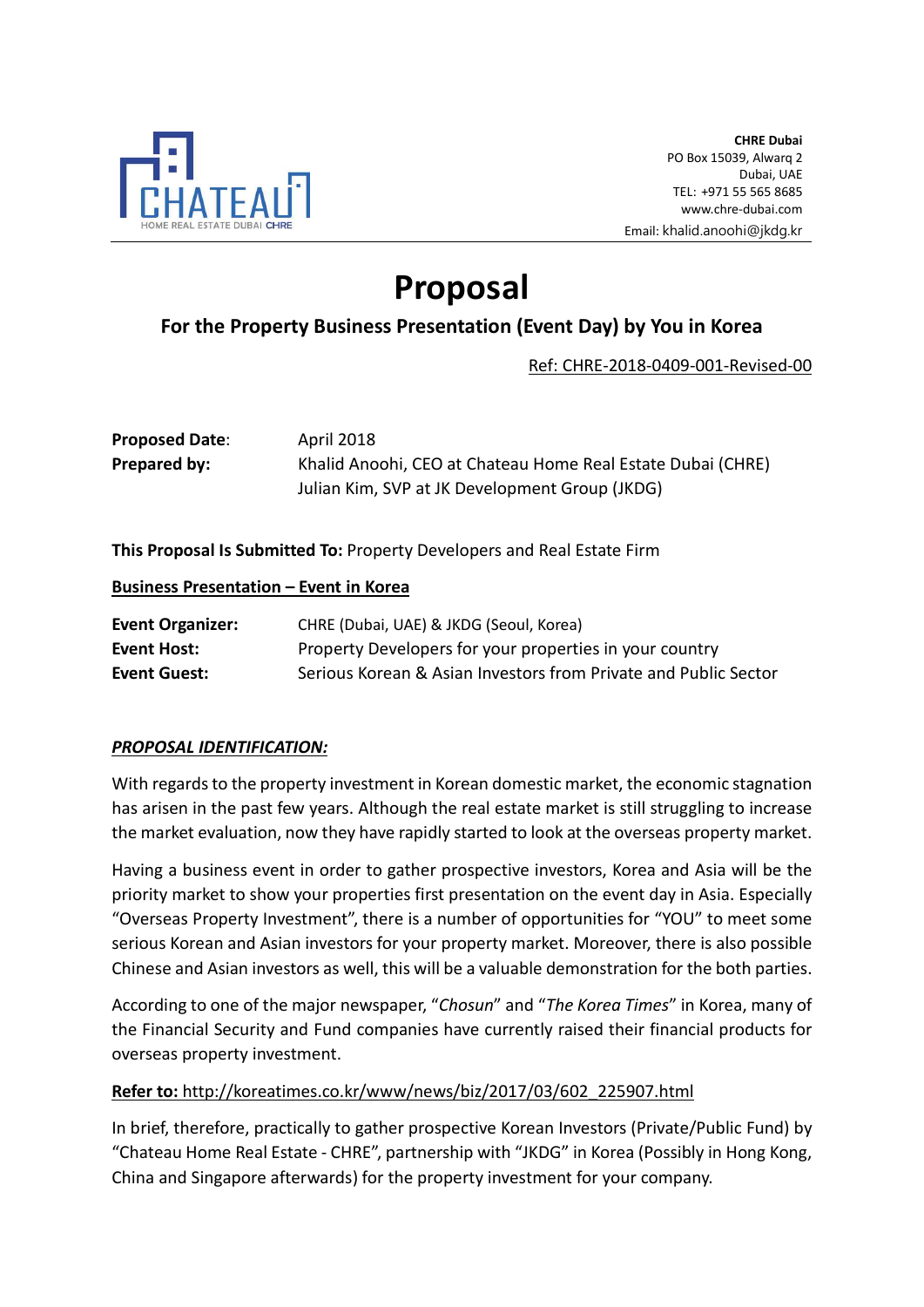#### **CONTENTS**

#### Ⅰ Executive Summery

- 1-1 Introduction
- 1-2 Purpose of the Business Event
- 1-3 Company & Market in Korea

## Ⅱ Business Overview

- 2-1 Market Analyzing
	- 2-1-1 Market Trends
	- 2-1-2 Market Segment
- 2-2 Event Collaboration

## Ⅲ Sales & Marketing Plan

- 3-1 Customers & VIP Delegates
- 3-2 Advertising & Promotion
- 3-3 Implement & After Sales
- 3-4 SWOT Analysis

#### Ⅳ Management

- 4-1 Major Key Players
- 4-2 Risk Management
- 4-3 Development Plan
- 4-4 Sponsorship

#### Ⅴ Overall Schedule

- 5-1 Event Day (Itinerary)
- 5-2 Preparation Schedule

#### Ⅵ Financial Statement

- 6-1 Budget
- 6-2 Payment

## Ⅶ Appendix

- 7-1 Hotel Venue Outline of the Event
- 7-2 Guest List Up
- 7-3 Others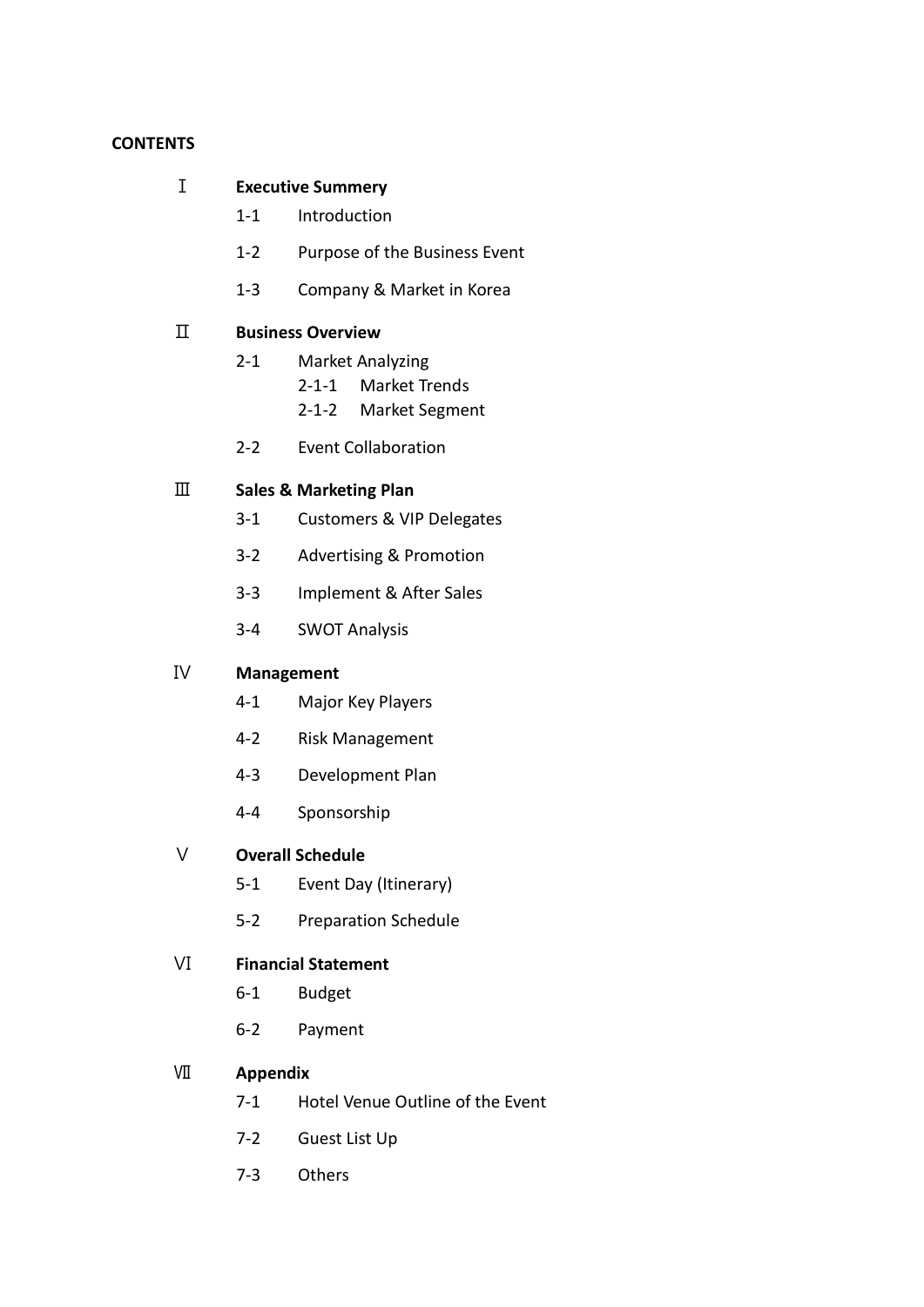## Ⅰ Executive Summery

## 1-1 Introduction

This Business Proposal sets out the fundamental strategies for the both Parties, "Property Developers" and "Chateau Home Real Estate - CHRE", partnership with JK Development Group - JKDG", to penetrate currently new and existing property market in Korea.

In terms of the real estate market in Korea, it has been rapidly developed its evaluation along with Korean and foreign investors for a long time. However, regarding to the recent situation of domestic property market, these invest rates have been decreased since 2010 due to the lower rate of saving interests.

Nevertheless, many investors are still looking for the stable and secured market place to invest their high returned monetary based on the short term investment. In respect of the recent article of overseas property investment, many of the investors are being determined that it does not matter whether the place is in abroad through financial products such as stocks, securities, institution fund, private equity, commodity, property etc and widely searching for the stable market rather than lower returned domestic market from Korea.

A number of asset management companies are setting up and establish the institutional funds to gather more private investors with lower risk and long term investment based. For instance, "Mirae Asset", the largest financial group in Korea, has recently installed the first fund product "Overseas Property Investment" in Australia and sold out within 2 days which costs the value of USD \$72 Million.

In addition, most Korean investors prefer to save their assets in a bank account however as a lower interest on savings account, most investors are considering of buying a property, bond, stock from the outside of the country. Thus, there will be a number of international investment products in Korea, and we "CHRE", are focusing to cooperate with some financial institutions to establish the private equity, public fund to invest into Azizi's properties in Dubai, UAE, GCC and even international property market.

Therefore, this will be a great opportunity especially for YOU in this case and we would like to co-operate for the Event Day in Korea, in order to promote what YOU can provide a number of luxury life style property to our prospective VIP clients in Korea. Recently, the marketing and promotion for the overseas investment has been raised on the public issues.

The Business Proposal will show us the precise and practical plan in detail for the Event Day and mutually future development together between the both parties. This is also deemed to be a flexible and dynamic document that can be amended by the both Parties, "Property Developers" and "Chateau Home Real Estate - CHRE" partnership with "JK Development Group – JKDG in Korea").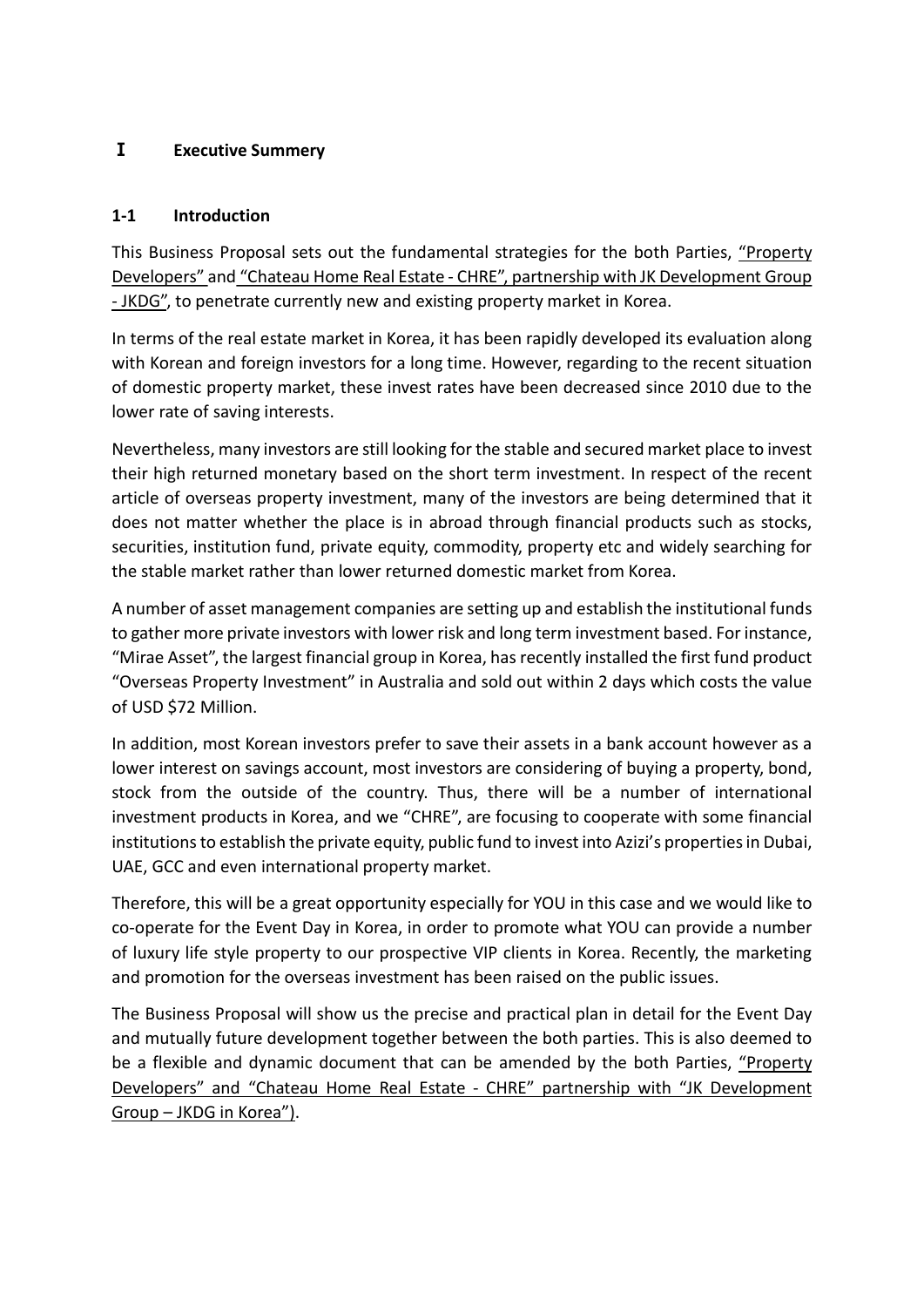## 1-2 Purpose of the Business Event

The purpose of the Business Presentation in Korea and other Asian countries, "The Event", is to meet the prospective individual investors, public institution investment professional and show them why YOU can provide a number of the mutual benefits to our clients.

Moreover, many of VIP from the different sectors will be invited to the Event Day and will be presented by YOU for the latest property products in order to consider buying many of the products in your region everywhere in the world.

For instance, to be successful, 2-3 days event in Seoul (the Capital) and possibly Busan (2<sup>nd</sup> largest city) in Korea, or Seoul only considered, proposed on before the high demand season and gathering around up to 200 serious delegates from the high class level.

During the Event Days, we invite those VIP for the presentation of YOUR luxury properties in your territories and make an impression to the delegates for your precious properties.

After having the event days, we would like to follow up all the details in person one by one and establishing the public fund to the private investors by institutional fund. Some of our partners will consider to establish the Overseas Property Investment Fund shortly. (More details will be followed upon our agreement)

In this light, we are able to set up the fund raising and fix the total rump sum amount to be invested to Property Developers (Need an agreement with the fixed return rate based on ROI)

## 1-3 Company & Market in Korea

"Chateau Home Real Estate Duabi - CHRE Dubai", is the main organizer for this event and one of the fast growing company in property market, in UAE and agreed with "JK Development Group - JKDG" for the Event Day in Korea.

"JKDG" in Korea, is the corporate company owned by Mr. Khalid Anoohi as a CEO, Mr. Julian Kim, as a SVP and both are co-founders.

"JKDG", also has a sister company which is the market leader of MICE, in sales & marketing, e-Commerce professional, import-export trading company since 2001 and has been shown as the international business company in Asian region including Japan, Hong Kong, China, Singapore, Malaysia, Indonesia etc.

"CHRE Dubai" organizing the event with "JKDG", is one of the best property developer in UAE and one of the best successful investment company throughout Korea and APAC region.

CHRE Dubai has made a number of successful property development in UAE market and some of the Asian region. JKDG has built up relationship and coordinate with some real estate including commercial, residential in the best premises and trying to be a market leading company in this field. "CHRE" and "JKDG" will organize the Event Day in Korea and "JKDG" will focus on the feedback to the real investors after the event in Korea.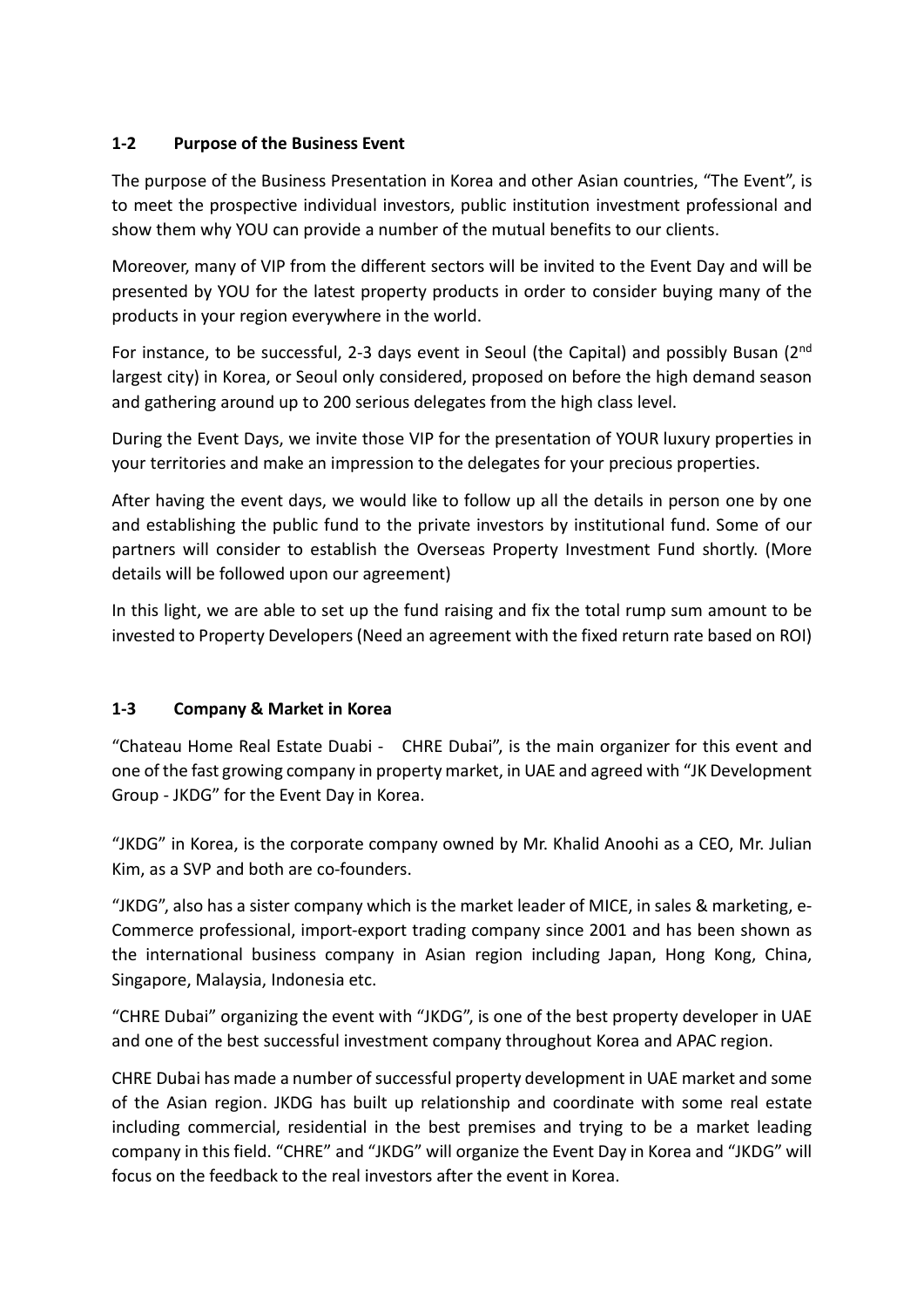### Ⅱ Business Overview

#### 2-1 Market Analyzing

#### 2-1-1 Market Trends

According to the Korea Times on the early March 2017, it is stated that the domestic real estate market in 2017 and 2018 will be a negative outlook.

Following a tightening of mortgage regulations and the ever-increasing supply of new apartments, a pessimistic outlook is gaining hold for the country's property market this year. Analysts warn that the record high household debt formed by the government's real estate stimulus policies is a ticking time bomb for the economy.

Korea Center for International Finance (KCIF) indicates that the report based on research from global investment banks, Citigroup noted that Korea's housing market is facing increasing downward pressure due to oversupply, especially in non-metropolitan regions.

Another risk for the real estate market is the rising interest rate. Despite a rebound in housing prices and slow income growth during Korea's ongoing property recovery cycle since mid-2013, the weakness of the interest rate has been solely supporting affordability in the housing market in recent years.

Apart from the domestic market, many of the investors are looking for the overseas property market, which is the better to invest rather than Korean domestic market. For the rich people, it does not concern to this issue however most middle classes are to look for the higher rated investment. Around 90% of the income goes to the savings account, and the interest rate is around 1% ARP.

## 2-1-2 Market Segment

Therefore, we could consider of the market segment by real situation about the market place to be invested. Comparing by the domestic and international property market, there is a lack of information about the global real estate market in Korea so that  $W_E$  can provide the niche market for Korean investors in order to explain about the overseas market.

First of all, the investor's point of view, it can be determined that the higher interest property can be attracted to the Korean investors in general. In addition, global market including UAE is also getting popular on media due to the new market (Higher rate than Korea) and very keen to know about the international market. In this case, we need to focus on the marketing strategies for the investors on buying a property in the new market territory.

Secondly, not only private investors but also institutional public investors as well. This can be a good opportunity to specialize on global through "Overseas Property Fund" by institutions. Thus more people can understand the international market especially YOUR property field.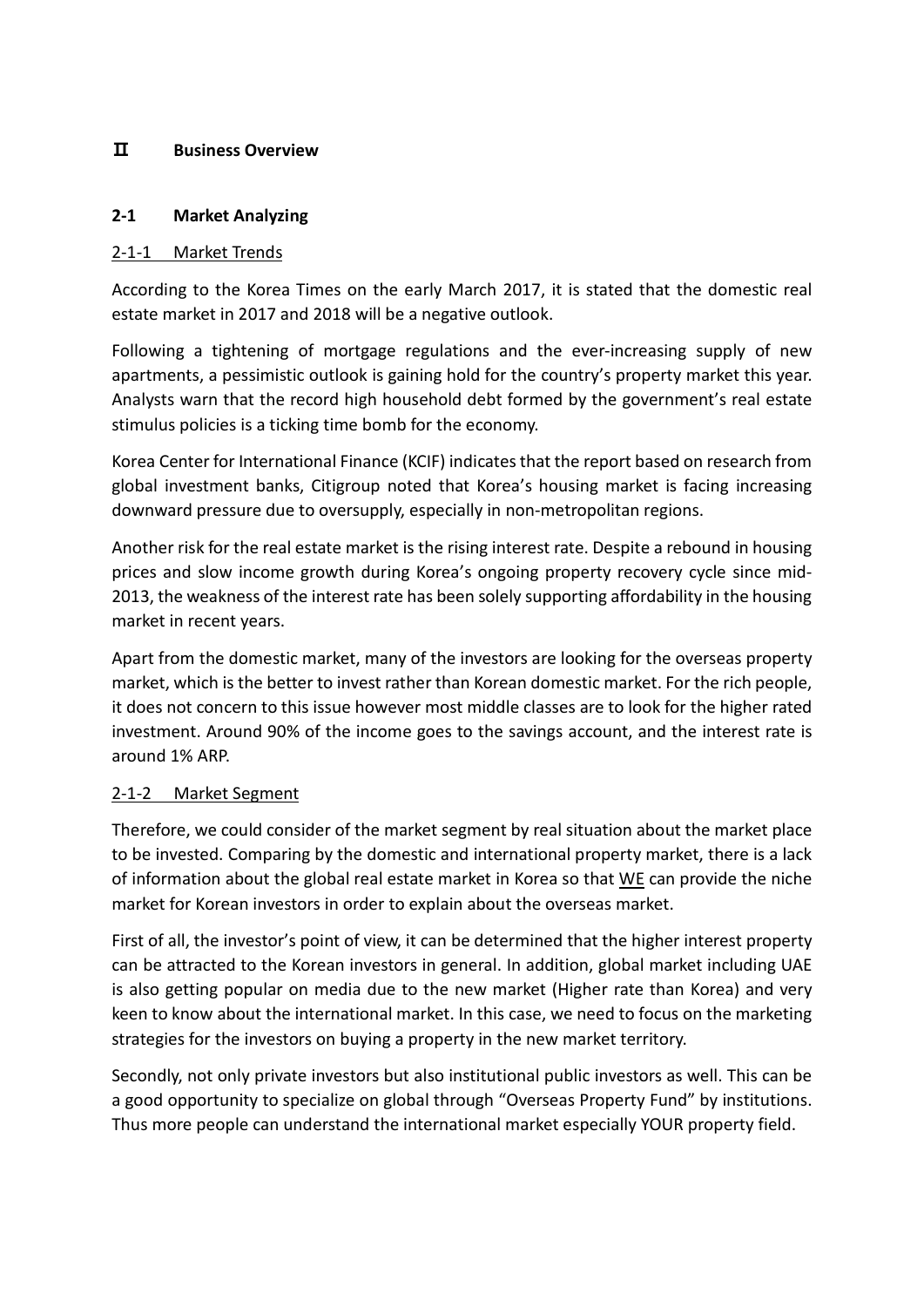## 2-2 Event Collaboration

As explained about the Institutions, we will organize and try to establish the public fund with a well-known financial company for the "Overseas Property Fund" before the event is coming.

In this case, we would like to discuss with Property Developers for further discussion later on.

Moreover, Chateau Home Real Estate – CHRE and JKDG will make some partnership with other institutions, VIP guest list up for the event day, all the possible event plan etc.

## Ⅲ Sales & Marketing Plan

## 3-1 Customers & VIP Delegates

Main customers are all the possible investors and mostly at the high class level.

VIP - Embassy, Consul, Member of Parliament, Business man, CEOs

Corporates – Multinational corporations

Financial Institution – Fund Manager, Senior Director, Chairman, VP

Member of Korea Property Association

## 3-2 Advertising & Promotion

We have a helpful media companies with newspaper, TV, magazine and publish all the possible promotions to the public sector upon agreement with YOU, due to the lack of the time concern, we will start to put the advertisement shortly. For the newspapers, we will issue the articles for your property market and need to get your information more details.

Newspaper – Article about YOU, property range etc

Magazine – Luxury life in your city by you

## 3-3 Implement & After Sales

Upon agreement with Property Developers, we will organize all the bookings and starting the promotion in Korea and Asia for the Big Event Day. Any date is the best time in Korean market before the Summer season starts and this will be a good time for YOU as well.

Having the event in 2018, we can gather more people before summer holiday starts in Korea but not limited. As we searched all the possible dates, please refer to the following section of Overall Schedule below. Your prompt quick decision will be appreciated due to the lack of time until the proposed event day.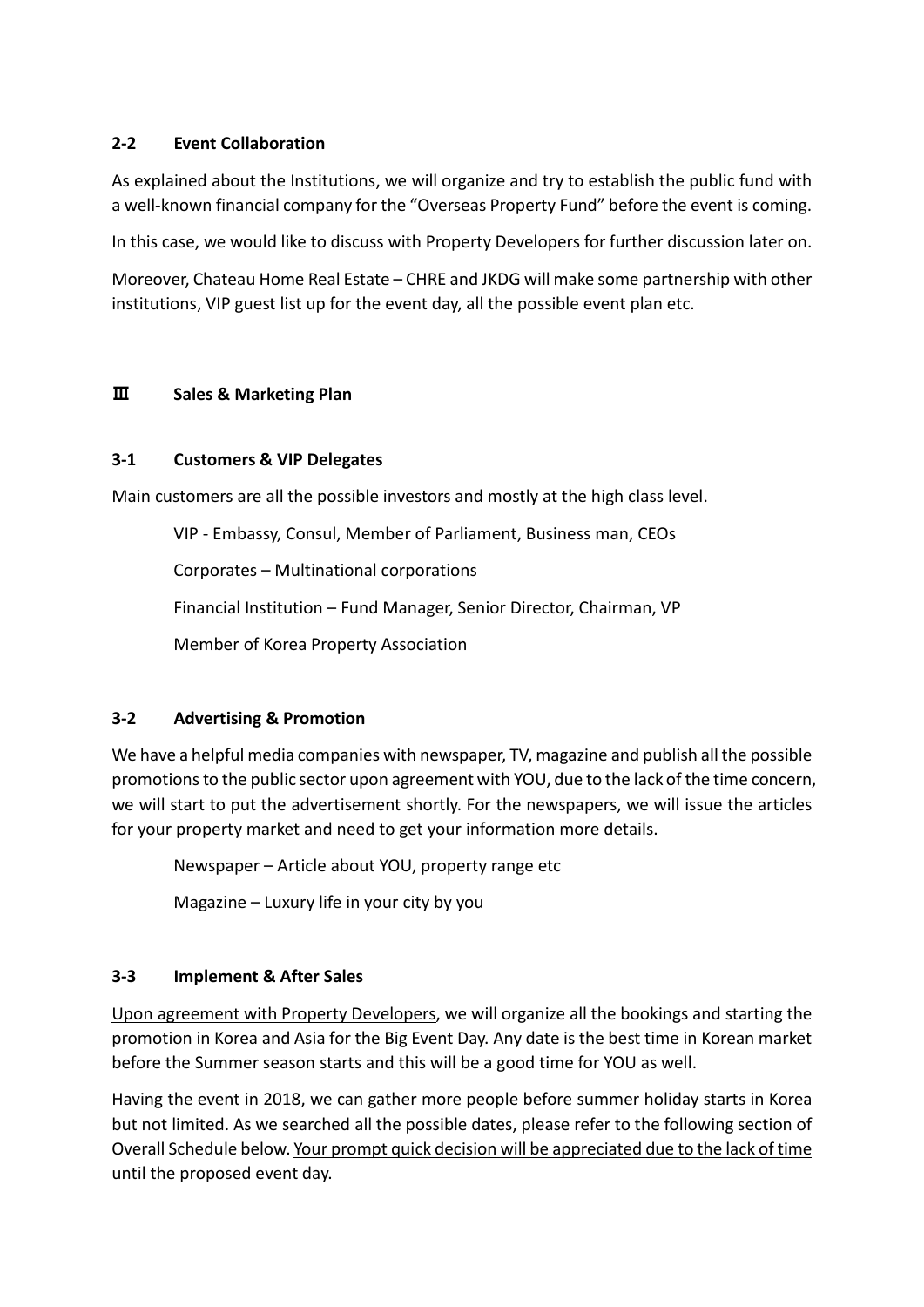Once we finalize the event organizing, then we will also prepare for the after event. When we open the venue, we will gather all the business card and personal details upon their approval, then give the accurate feedback through "CHRE Dubai".

If possible, we will also organize the "Farm Trip" to visit to the real estate sites in your territories, collaboration with "Tourism Agent" in Korea. Thus, serious investors will have a chance to meet YOU for more information in person.

#### 3-4 SWOT Analysis

Strength – New Property Market, Higher Interest Rate & Return, Public Investment, Lower Risk Weakness – Location, Difficult to Invest, Language Difference (English), Long Term Investment Opportunity – Niche Market, New Product, Serious Buyers, Extend to Asian Market Threat – Few Competitors, Local Tax Regulation, Difficult to Analyze, Not so easy to Sell

#### Ⅳ Management

### 4-1 Major Key Players

Mr. Khalid Anoohi - CEO at Chateau Home Real Estate in Dubai, UAE - CHRE

Mr. Julian Kim – SVP at JK Development Group in Seoul, Korea - JKDG

Others – Licensed CPA, AICPA, Solicitor, (International Tax, Law & Regulation), Private Banker

#### 4-2 Risk Management

There could be 3 major risks as follow

Market Risk – Not so many investors look for the international market until recently. A lack of information about YOU and your projects Event Day will be figure out the solution and promote all the info of YOU

Credit Risk – For the serious investors, concerning about the transfer money into abroad and ROI (Return On Invest) – High Risk, Higher Return We can provide all the taxation, regulation, administration, management Advise

Operation Risk – Due to the location differences between Korea and there, operation and management decision will be delayed, prompt feedback Regular communication with YOU. Complain arise and quick response for clients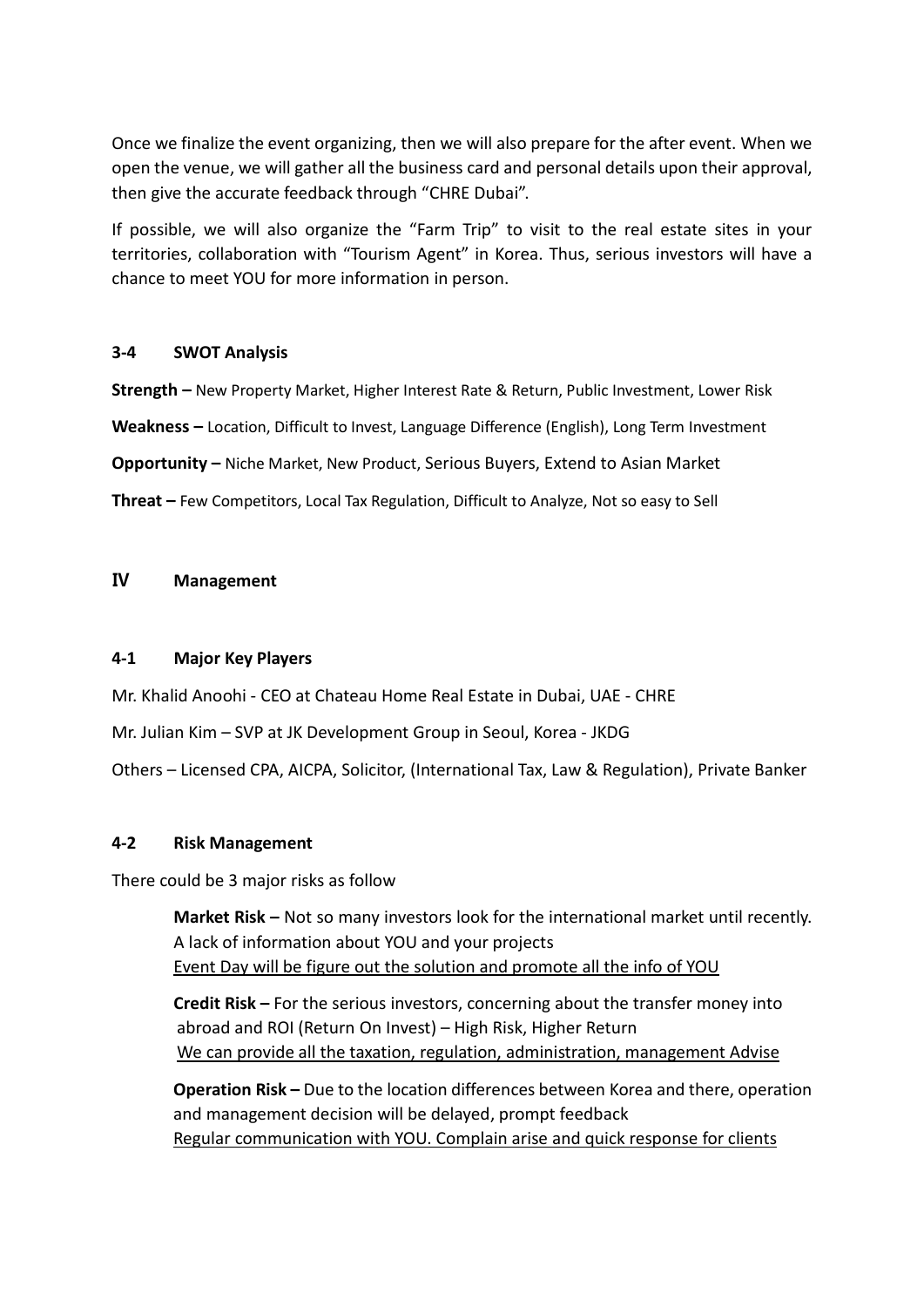## 4-3 Development Plan

Once we participate with the Event Day forthcoming in Seoul and Busan in Korea, it can be extended our market into APAC region. According to a number of the media communication, especially Chinese people, those are able to invest any properties in the world.

Our short term plan will be into Asian countries including Shanghai & Beijing in China, Hong Kong, Japan and Singapore. There is also around top 2-3% of the population in each country, who are eligible and afford to invest more properties in global market.

In this case of after the event day in Korea, if possible and interested in, we may continue to trip to those countries for the event as well.

We, "Chateau Home Real Estate" and "JKDG" can be an exclusive agent and partnership with Property Developers within APAC region and headquartered in Seoul, Korea. Especially we have a strong relationship with all those territories and partnerships. In addition, our business partner in Dubai, "Chateau Home Real Estate - CHRE", will cooperate with us for our prospective clients in Dubai, UAE.

#### 4-4 Sponsorship

Major Audit Firm Embassy of Your Country Your country's Corporation of Tourism & Commence Marketing Cultural Association \* More possible sponsorship will be updated

## Ⅴ Overall Schedule

## 5-1 Event Day (Itinerary) - \* SPECIMEN

## Proposed Date of the Event: - \* Upon APPROVAL, we will try to book to confirm

1st Day Event: Seoul, Korea Date: 29 June 2018 (VVIP Day – RSVP and Private) in Seoul, Korea (The Capital) Time: 10:00 – 18:00 Venue: Diamond Hall at InterContinental COEX Hotel, Seoul Delegates Invited: Appx 200

Date: 30 June – 01 July 2018 (2 Days for follow up) in Seoul, Korea Time: 10:00 – 18:00 Venue: Conference Hall, JKDG's office, Seoul Delegates Invited: Expecting 200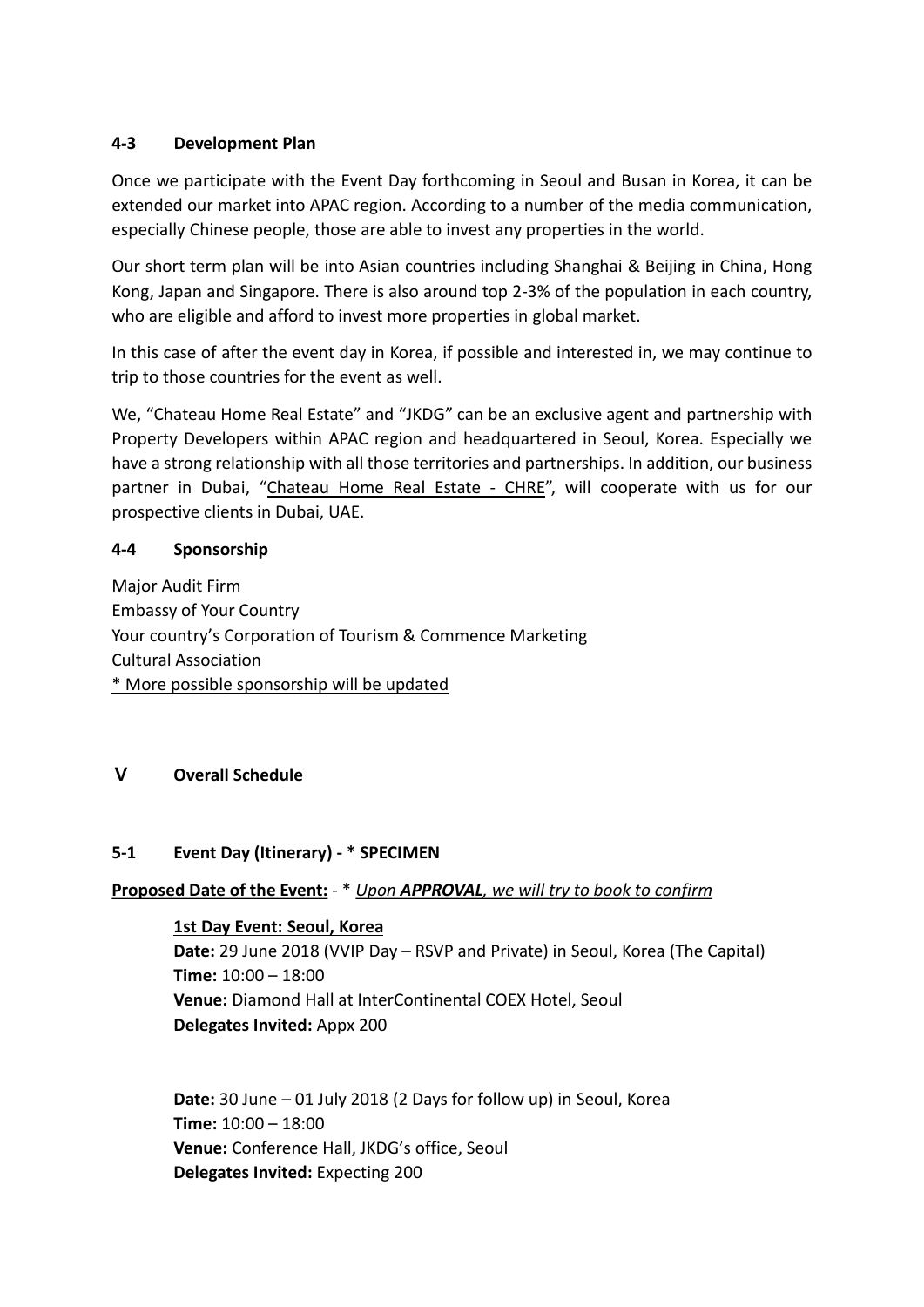#### Programme

- 10:00 Registration
- 10:30 Welcome
- 11:00 Presentation
- 12:00 Open Private Meeting
- 18:00 End of the event
- \* Tea and Coffee with snacks will be only provided during the event.
- \* Local Representative: Mr. Julian Kim E: julian.kim@jkdg.kr
- \* The validity of the venue confirmation by the end of May 2018
- \* Due to the lack of time, the venue can be changed upon your confirmation

#### **Others**

To be discussed ASAP, due to the Hotel & Venue Booking For the Event Day, we would like to present some gifts and your brochure to our clients.

## 5-2 Preparation Schedule

As of April 2018, Plan for the Event Day as follow

| Date           | Classification                                                          |
|----------------|-------------------------------------------------------------------------|
| 09-30 Mar      | Your Agreement and Approval (Invoice will be issued if AGREED)          |
| 01-08 Apr      | Full Payment (Account will be provided with Invoice by CHRE)            |
| 09-15 Apr      | General and specific plan, booking confirmation of the hotel, venue etc |
| 16-30 Apr      | Promotion, Newspaper and List Up & DM confirmation                      |
| 01-31 May      | Event Marketing, Editing, Preparation of the miscellaneous              |
| 04-15 Jun      | Cross Check and Confirmation of all the preparation                     |
| 27<br>Jun      | Your Arrival in Korea and Hotel Check In                                |
|                | Conference Meeting with staff, Final checking                           |
| 29 Jun 2018    | Event Day in Seoul for VVIP and Private                                 |
| 30-01 Jul 2018 | Follow Up Day in Seoul for Public and Private                           |
| 02 Jul 2018    | Back home (Event Result Report will be send afterwards)                 |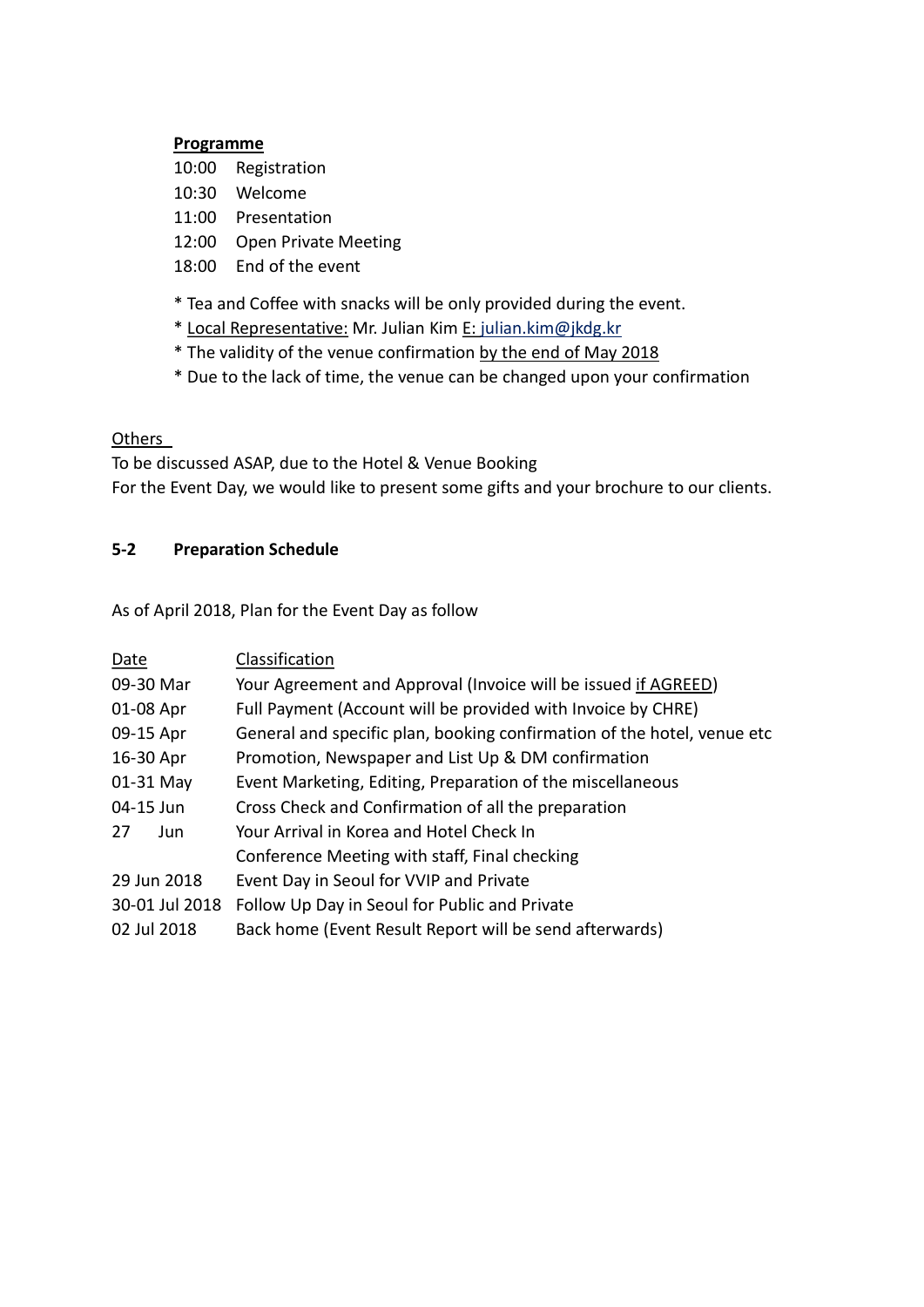#### Ⅵ Financial Statement

#### 6-1 Budget

See the below

#### 6-2 Payment

Upon agreement and approval by YOU, we, under "Chateau Home Real Estate" – Event Organizer will issue the account details on the commercial invoice. (Please also refer to the 5-2 Preparation Schedule)

## Ⅶ Appendix

#### 7-1 Hotel Venue Outline of the Event

Please find the separate attached file later on. (Once the venue confirmed)

## 7-2 Guest List Up

To be updated afterwards.

### 7-3 Others

- CityScape Korea 2017 & Moscow Overseas Property and Investment Show 2017

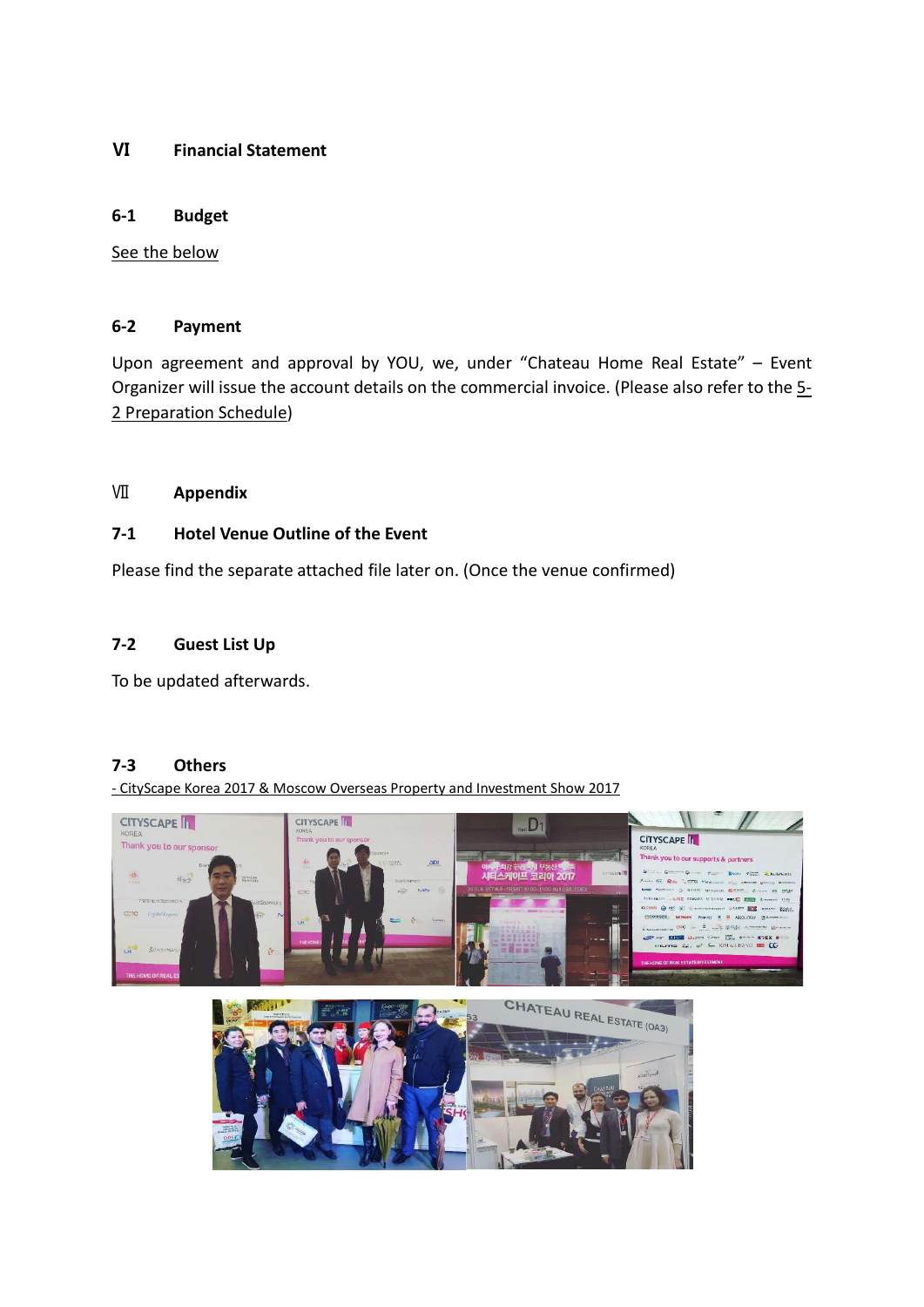## Proposed Budget

As of April 2018, \$1 USD equals to Korean  $\rm \#$  1.060

#### \*Revised Budget Plan 00

| <b>Item</b>                          | <b>Description</b>       | Amount (\ KRW)                  | \$USD |
|--------------------------------------|--------------------------|---------------------------------|-------|
| <b>Hotel Reservation</b>             |                          |                                 |       |
| Korean Organizers                    | 2 nights 3 days          |                                 |       |
| (2 People, due to location           | 2 x \400,000 (P/P)       |                                 |       |
| Azizi Delegates                      | 3 nights 4 days          |                                 |       |
| (2 People)                           | 2 x \400,000 (P/P)       |                                 |       |
| <b>Hotel Total Amount</b>            |                          |                                 | (A)   |
|                                      |                          |                                 |       |
| <b>Venue</b>                         | <b>InterCon Seoul</b>    |                                 |       |
| Hiring the ballroom                  | Projector, Mic, Internet |                                 |       |
| 10:00-18:00                          | <b>Flower Decoration</b> |                                 |       |
| 8 Hours /Day                         | <b>JKDG Seminar Room</b> |                                 |       |
| in Seoul                             |                          |                                 |       |
|                                      |                          |                                 |       |
| <b>Venue Total Amount</b>            |                          |                                 | (B)   |
|                                      |                          |                                 |       |
| <b>Catering Service</b>              |                          |                                 |       |
| (1)                                  | <b>InterCon Seoul</b>    |                                 |       |
| Coffee Set                           |                          |                                 |       |
| Included Tax but Service             |                          |                                 |       |
| Charge not included                  |                          |                                 |       |
| (2)<br>Coffee Set                    | <b>JKDG Office</b>       |                                 |       |
|                                      |                          |                                 |       |
|                                      |                          | Catering Total Amount (1) + (2) |       |
| <b>Catering Service Charge</b>       | 10% of the total amount  |                                 |       |
| <b>Catering Service Total Amount</b> |                          |                                 | (C)   |
|                                      |                          |                                 |       |
| Media & PR                           | Media Advertisement      |                                 |       |
|                                      | Leaflet & DM in Korean   |                                 |       |
|                                      | Online Commercial PR &   |                                 |       |
|                                      | DM (Seoul & Busan)       |                                 |       |
|                                      | Journalist & PB Bank PR  |                                 |       |
| <b>Media &amp; PR Total Amount</b>   |                          |                                 | (D)   |
| <b>Labour Charge</b>                 |                          |                                 |       |
| 1 Event Days                         | Reception x 2 ppl        |                                 |       |
| *CPA                                 | Staff x 4 ppl            |                                 |       |
| <b>Certified Public Accountant</b>   | Interpreter x 2 ppl      |                                 |       |
| 2 Follow Up Days                     | Staff x 2 ppl x 2 days   |                                 |       |